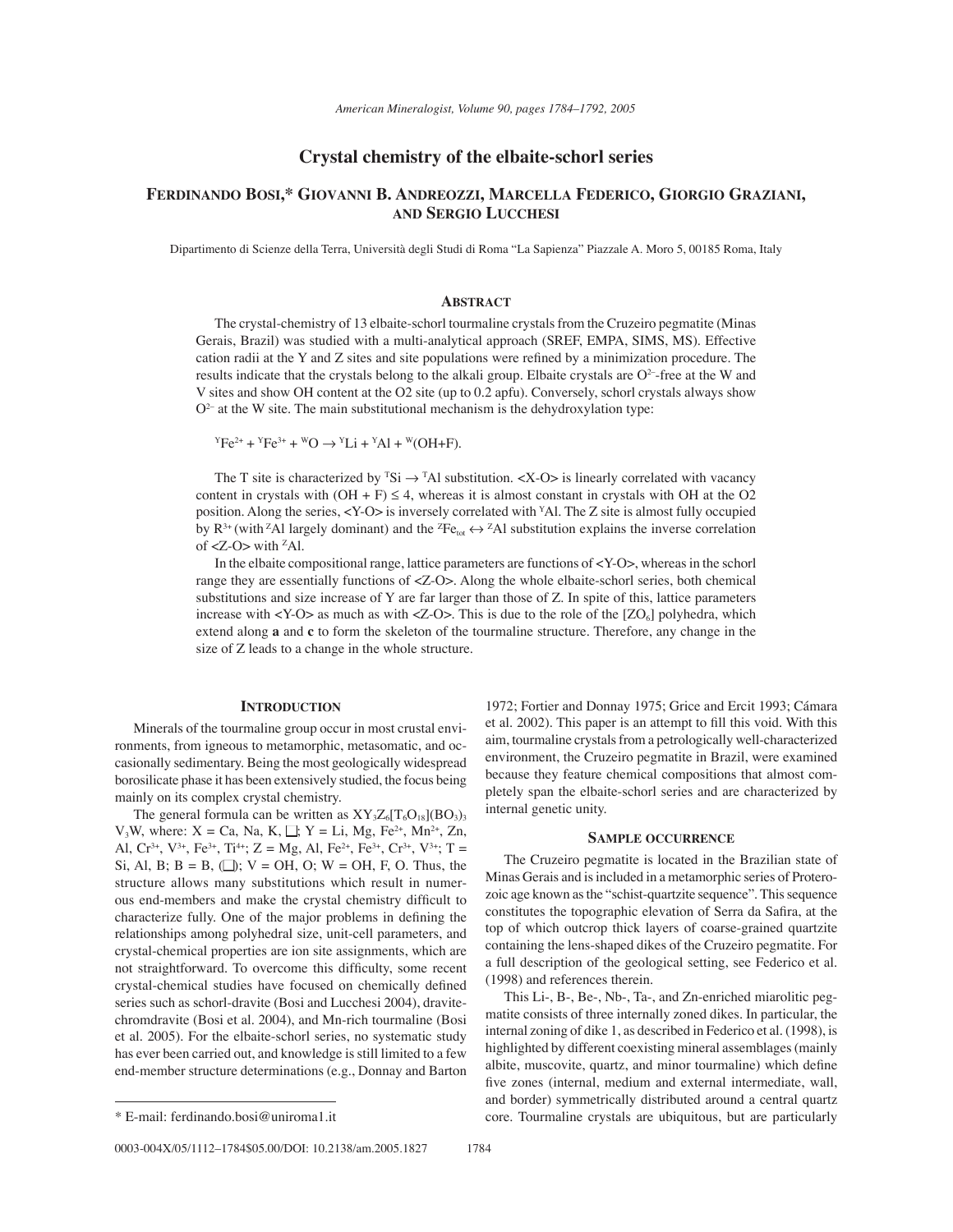abundant in the inner zones and in pockets, which are randomly distributed between the internal intermediate zone and the quartz core, and show marked chemical dependence on the evolution of the pegmatite. An extensive chemical study (Federico et al. 1998) clarified the substitution mechanisms operating in Cruzeiro tourmalines. The elbaite-schorl tourmalines described in this paper were collected along the Joao de Matos adit of dike 1 (Table 1). The Mg-schorl crystals (L2al, L2ap, L4aa, L3l) from the outer zones were studied by Bosi and Lucchesi (2004).

## **EXPERIMENTAL METHOD**

### **X-ray diffraction**

Thirteen crystals representative of the elbaite-schorl series were selected from almost 100 tourmaline equidimensional fragments collected from various zones of the pegmatite. After preliminary optical examination, X-ray data collection (Table 2) was carried out with a Siemens *P*4 automated four-circle diffractometer. Cell parameters (Table 3) were measured using 52 reflections (13 independent and their Friedel pairs, on both sides of the direct beam). The scan speed was variable, depending on reflection intensity, estimated with a pre-scan. The background was measured with a stationary crystal and counter at the beginning and end of each scan, in both cases for half the scan time. Preliminary full exploration of reciprocal space was carried out and no violations of *R*3*m* symmetry were noted.

Data reduction was performed with the SHELXTL-PC program. The intensities were corrected for Lorentz and polarization effects. Absorption corrections were made with a semi-empirical method, using 13 Ψ scans (from 10° to 95° 2θ). Only reflections with  $I > 2\sigma(I)$  were used (Table 3) from the original set of 3416–3521 data, in a full-matrix least-squares refinement, with unitary weights, in the  $R3m$ space group. The absolute configuration was evaluated according to Barton (1969) and starting coordinates were taken from Foit (1989). The variable parameters were: scale factor, isotropic secondary extinction coefficient, atomic coordinates, site scattering values expressed as mean atomic number (m.a.n.) of the X, Y, Z, B and T sites, and displacement factors (Tables 3 and 4). No chemical constraints were applied during refinement. Scattering curves for neutral B, 50% ionized Si, Al, and O, fully ionized Fe<sup>2+</sup>, Li, Na, and F were used, because they furnished the best values of conventional agreement factors over all sinθ/λ intervals. The occupancies of Y site were obtained by considering the presence of Al vs. Li for elbaite and Al vs.  $Fe<sup>2+</sup>$  for schorl crystals. The occupancy of Z site in the schorl crystals was obtained by considering Al vs.  $Fe^{2+}$ . The H atom associated with O3 (H3) was found by difference Fourier synthesis for most crystals, and subsequently refined. Three cycles with isotropic thermal factors were followed by anisotropic cycles, until convergence was obtained to satisfactory  $R$  values of 2.00–3.67% (Table 3).

**TABLE 1.** Location of tourmaline in various zones of the Cruzeiro pegmatite, dike 1

| Zones                 | Crystal                             |
|-----------------------|-------------------------------------|
| Pocket                | 66c, 61Rda, 60fc, 62ha, 64gh, 61Vbh |
| Internal Intermediate | L4e                                 |
| Medium Intermediate   | L4c, L4b, L4d                       |
| External Intermediate | L3h                                 |
| Border                | L1v. L1z                            |

#### **TABLE 2.** Parameters for X-ray data collection

|                        | Determination of unit-cell parameters                 |
|------------------------|-------------------------------------------------------|
| Radiation              | MoΚα <sub>1</sub> (0.70930 Å)                         |
| Reflections used       | 13 (Friedel pairs on both $+2\theta$ and $-2\theta$ ) |
| Range                  | $85^{\circ} - 95^{\circ} 20$                          |
| Temperature            | 296 K                                                 |
|                        | Diffraction intensity collection                      |
| Radiation              | Μο Κα (0.71073 Å)                                     |
| Monochromator          | High crystallinity graphite crystal                   |
| Range                  | $3^{\circ} - 95^{\circ} 2\theta$                      |
| Reciprocal space range | $0 \le h, k \le 34 -15 \le l \le 15$                  |
| Scan method            | $\omega$                                              |
| Scan range             | $2.4^\circ 2\theta$                                   |
| Scan speed             | Variable 2.93° - 29.30° 20/min                        |
| Temperature            | 296 K                                                 |

These values are in good agreement with those expected for tourmaline with data collection up to ~95° 2 $\theta$  (Foit 1989). The *U*<sub>n</sub> values for O1 are higher than those for the other anion sites. This could be related to positional disorder rather than thermal vibration (Burns et al. 1994). Mean bond distances and site m.a.n. are listed in Table 5. Tables of anisotropic displacement factors and of observed and calculated structure factors may be obtained from the authors upon request.

#### **EMP and SIMS analysis**

After X-ray data collection, the same crystals were mounted on glass slides, polished and carbon-coated for electron microprobe analysis (WDS-EDS method) with a CAMECA SX50 electron microprobe, operating at 15 kV and 15 nA (sample current) and with a beam diameter of 5 μm. Raw data were reduced using the ZAF program. The following natural and synthetic standards were used: wollastonite (Si,Ca), jadeite (Al,Na), magnetite (Fe), periclase (Mg), rutile (Ti), orthoclase  $(K)$ , fluor-phlogopite  $(F)$ , and metallic Mn and Zn. Each element determination was accepted after checking that the intensity of the analyzed standard before and after each determination was identical within 1%. Ten to 15 spot analyses were performed for each specimen along two orthogonal traverses and mean values are listed in Table 6.

Concentrations of Li, B, and H (Table 6) were determined from the same fragments by SIMS (Secondary Ion Mass Spectrometry), using a Cameca IMS 3f instrument at the "Centre de Recherches Pétrographiques et Géochimiques" (C.N.R.S., Nancy, France). The experimental conditions were as follows: primary current of oxygen negative ions with an intensity of 5 nA, focused on 10 um; secondary current of positive ions; voltage offset -60 V; energy window 10 V. Measurements were carried out with an electron multiplier in counting mode and with automatic centering of the magnetic field (Deloule et al. 1992). Be, C, and N were checked to establish whether their contents were significant for possible substitutions at the tourmaline sites. However, the results did not support this conjecture, as the Be content reached only a maximum of 15 ppm, and C and N were practically absent. The details of each element calibration may be found in Federico et al. (1998).

### **57Fe Mˆssbauer spectroscopy**

Mössbauer spectra were collected at 25 °C using a conventional spectrometer system operating in constant acceleration mode with a 57Co source of 50 mCi in a rhodium matrix. Absorbers were prepared by pressing finely ground samples with a powdered acrylic resin (transoptic powder) to self-supporting disks. For the various samples, from 10 to 60 mg of tourmaline powder were used, depending on both sample availability and total iron contents, so as to have absorbers with an Fe thickness of  $1-2$  mg/cm<sup>2</sup>. The data collection time was usually  $1-2$  days, but in a few cases spectra had to be collected for one week for good statistics. Spectral data for the velocity range  $-4$  to  $+4$  mm/s were recorded on a multichannel analyzer using 512 channels. After velocity calibration against a spectrum of high-purity α-iron foil (25 mm thick), the raw data were folded to 256 channels. The spectra were fitted assuming Lorentzian peak shapes using the Recoil 1.04 fitting program (Lagarec and Rancourt 1998). Reduced  $\chi^2$  was used as a parameter to evaluate statistical best fit, and uncertainties were calculated using the covariance matrix. Errors were estimated at about ±0.02 mm/s for center shift, quadrupole splitting, and peak width, and no less than  $\pm 3\%$  for doublet areas. Hyperfine parameters and full discussion of the spectra will be published elsewhere (Andreozzi et al.

**TABLE 3.** Crystal data and refinement information for the Cruzerio tourmaline

| Crystal                                                                                                                                                                                                                                             | $a(\AA)$   | $c(\AA)$  | $V(\AA^3)$  | No. refl. | Ext.    | $R_{\text{obs}}$ (%) | GooF  |  |  |  |
|-----------------------------------------------------------------------------------------------------------------------------------------------------------------------------------------------------------------------------------------------------|------------|-----------|-------------|-----------|---------|----------------------|-------|--|--|--|
| 66с                                                                                                                                                                                                                                                 | 15.8318(6) | 7.0998(3) | 1541.12(13) | 3241      | 400(9)  | 2.31                 | 1.306 |  |  |  |
| 61Rda                                                                                                                                                                                                                                               | 15.8343(8) | 7.1007(4) | 1541.81(18) | 3274      | 28(3)   | 2.00                 | 1.238 |  |  |  |
| 60fc                                                                                                                                                                                                                                                | 15.8468(6) | 7.1058(3) | 1545.35(13) | 3222      | 55(4)   | 2.40                 | 1.213 |  |  |  |
| 62ha                                                                                                                                                                                                                                                | 15.8528(8) | 7.1083(5) | 1547.06(19) | 3265      | 73(4)   | 2.17                 | 1.254 |  |  |  |
| 64gh                                                                                                                                                                                                                                                | 15.8801(6) | 7.1169(3) | 1554.28(13) | 3262      | 476(10) | 2.58                 | 1.431 |  |  |  |
| L4e                                                                                                                                                                                                                                                 | 15.9010(6) | 7.1238(3) | 1559.88(13) | 3139      | 94(5)   | 3.43                 | 1.400 |  |  |  |
| 61Vbh                                                                                                                                                                                                                                               | 15.9285(6) | 7.1286(3) | 1566.33(14) | 3228      | 36(3)   | 3.07                 | 1.354 |  |  |  |
| L4c                                                                                                                                                                                                                                                 | 15.9569(6) | 7.1369(3) | 1573.76(14) | 3268      | 381(8)  | 2.67                 | 1.240 |  |  |  |
| L3h                                                                                                                                                                                                                                                 | 15.9784(6) | 7.1495(4) | 1580.79(15) | 3009      | 132(5)  | 3.67                 | 1.244 |  |  |  |
| L4b                                                                                                                                                                                                                                                 | 15.9658(6) | 7.1487(3) | 1578.12(14) | 3098      | 342(7)  | 3.21                 | 1.130 |  |  |  |
| L <sub>4</sub> d                                                                                                                                                                                                                                    | 15.9768(5) | 7.1534(3) | 1581.33(12) | 3245      | 257(6)  | 2.83                 | 1.179 |  |  |  |
| L1v                                                                                                                                                                                                                                                 | 15.9825(6) | 7.1596(3) | 1583.83(14) | 3170      | 48(3)   | 2.77                 | 1.100 |  |  |  |
| L <sub>1z</sub>                                                                                                                                                                                                                                     | 15.9842(6) | 7.1581(3) | 1583.84(14) | 3232      | 86(4)   | 2.90                 | 1.343 |  |  |  |
| Notes: no. refl. = number of observed independent reflections; Ext. = Isotropic<br>secondary extinction coefficient ( $\times$ 10 <sup>5</sup> ); R <sub>obs</sub> = $(\Sigma   F_{obs} - F_{calc} )/(\Sigma F_{obs})$ ; GooF =<br>goodness of fit. |            |           |             |           |         |                      |       |  |  |  |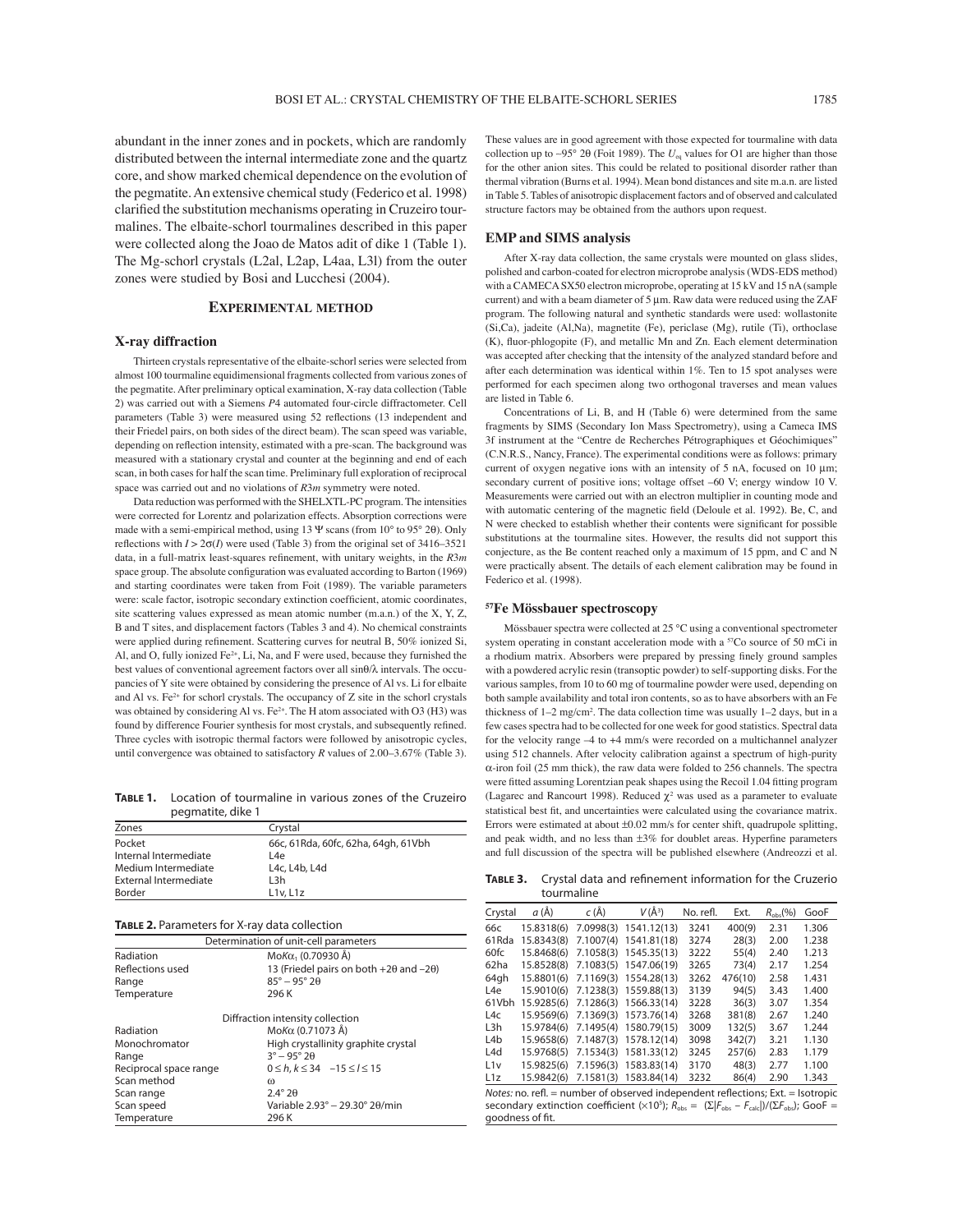| Atom           |          | 66с            | 61Rda                    | 60fc                     | 62ha           | 64gh                     | L <sub>4e</sub> | 61Vbh          |
|----------------|----------|----------------|--------------------------|--------------------------|----------------|--------------------------|-----------------|----------------|
| Χ              | $\chi$   | 0              | $\mathbf 0$              | $\mathbf 0$              | $\mathbf 0$    | $\mathbf 0$              | 0               | 0              |
|                | у        | 0              | $\mathbf 0$              | 0                        | $\mathbf 0$    | 0                        | $\mathbf 0$     | 0              |
|                | z        | 0.23136(32)    | 0.23271(24)              | 0.23498(26)              | 0.23367(23)    | 0.23458(24)              | 0.23646(28)     | 0.23439(29)    |
|                | $U_{eq}$ | 0.0213(6)      | 0.0184(4)                | 0.0211(5)                | 0.0196(4)      | 0.0193(4)                | 0.0209(5)       | 0.0230(6)      |
|                |          |                |                          |                          |                |                          |                 |                |
| Y              | X        | 0.12312(4)     | 0.12327(4)               | 0.12331(4)               | 0.12318(4)     | 0.12328(4)               | 0.12393(4)      | 0.12429(3)     |
|                | у        | $\frac{1}{2}x$ | $\frac{1}{2}x$           | $\frac{1}{2}x$           | $\frac{1}{2}x$ | $\frac{1}{2}x$           | $\frac{1}{2}x$  | $\frac{1}{2}x$ |
|                | z        | 0.63440(9)     | 0.63436(8)               | 0.63199(8)               | 0.63221(8)     | 0.62898(8)               | 0.62863(8)      | 0.62729(7)     |
|                | $U_{eq}$ | 0.0067(2)      | 0.0065(1)                | 0.0060(1)                | 0.0065(1)      | 0.0070(1)                | 0.0066(1)       | 0.0069(1)      |
| Ζ              | X        | 0.29670(2)     | 0.29672(2)               | 0.29690(2)               | 0.29691(2)     | 0.29727(2)               | 0.29760(3)      | 0.29790(2)     |
|                | у        | 0.25987(2)     | 0.25987(2)               | 0.26012(2)               | 0.26007(2)     | 0.26053(2)               | 0.26078(3)      | 0.26104(2)     |
|                | z        | 0.60996(5)     | 0.61011(4)               | 0.61026(5)               | 0.61051(4)     | 0.61095(5)               | 0.61160(7)      | 0.61145(6)     |
|                | $U_{eq}$ | 0.00524(7)     | 0.00498(6)               | 0.00460(7)               | 0.00496(7)     | 0.00537(8)               | 0.0048(1)       | 0.0049(1)      |
|                |          |                |                          |                          |                |                          |                 |                |
| B              | Х        | 0.10903(4)     | 0.10906(4)               | 0.10914(4)               | 0.10919(4)     | 0.10940(5)               | 0.10953(7)      | 0.10980(6)     |
|                | у        | 2x             | 2x                       | 2x                       | 2x             | 2x                       | 2x              | 2x             |
|                | z        | 0.45468(16)    | 0.45484(14)              | 0.45492(17)              | 0.45486(15)    | 0.45466(18)              | 0.45520(25)     | 0.45534(22)    |
|                | $U_{eq}$ | 0.0051(3)      | 0.0055(2)                | 0.0048(2)                | 0.0056(2)      | 0.0059(3)                | 0.0049(4)       | 0.0053(4)      |
| Τ              | X        | 0.19197(1)     | 0.19196(1)               | 0.19191(1)               | 0.19197(1)     | 0.19195(2)               | 0.19196(2)      | 0.19201(2)     |
|                | у        | 0.18988(1)     | 0.18989(1)               | 0.18985(2)               | 0.18992(1)     | 0.18993(2)               | 0.18993(2)      | 0.18998(2)     |
|                | z        | 0              | 0                        | 0                        | 0              | 0                        | 0               | 0              |
|                | $U_{eq}$ | 0.00416(6)     | 0.00391(5)               | 0.00358(6)               | 0.00389(5)     | 0.00428(6)               | 0.00379(9)      | 0.00378(8)     |
|                |          |                |                          |                          |                |                          |                 |                |
| O <sub>1</sub> | X        | 0              | 0                        | 0                        | 0              | 0                        | 0               | 0              |
|                | у        | 0              | $\mathbf 0$              | 0                        | 0              | 0                        | $\mathbf 0$     | $\mathbf 0$    |
|                | z        | 0.78239(30)    | 0.78265(27)              | 0.78146(33)              | 0.78347(31)    | 0.78274(36)              | 0.78432(48)     | 0.78365(46)    |
|                | $U_{eq}$ | 0.0409(7)      | 0.0386(7)                | 0.0450(9)                | 0.0460(9)      | 0.055(1)                 | 0.059(2)        | 0.061(2)       |
| O <sub>2</sub> |          | 0.06015(3)     | 0.06017(3)               | 0.06032(3)               | 0.06033(3)     | 0.06057(4)               | 0.06071(5)      | 0.06107(5)     |
|                | X<br>у   | 2x             | 2x                       | 2x                       | 2x             | 2x                       | 2x              | 2x             |
|                | z        | 0.48966(14)    | 0.48937(12)              | 0.48814(15)              | 0.48778(14)    | 0.48512(18)              | 0.48468(21)     | 0.48478(20)    |
|                | $U_{eq}$ | 0.0141(2)      | 0.0143(2)                | 0.0139(3)                | 0.0151(2)      | 0.0177(3)                | 0.0158(4)       | 0.0167(4)      |
|                |          |                |                          |                          |                |                          |                 |                |
| O <sub>3</sub> | Х        | 0.26544(8)     | 0.26567(7)               | 0.26605(9)               | 0.26666(8)     | 0.26771(9)               | 0.26879(11)     | 0.26901(10)    |
|                | у        | $\frac{1}{2}x$ | $\frac{1}{2}x$           | $\frac{1}{2}x$           | $\frac{1}{2}x$ | $\frac{1}{2}x$           | $\frac{1}{2}x$  | $\frac{1}{2}x$ |
|                | z        | 0.50744(12)    | 0.50772(10)              | 0.50807(13)              | 0.50809(11)    | 0.50884(14)              | 0.50970(18)     | 0.50937(17)    |
|                | $U_{eq}$ | 0.0115(3)      | 0.0112(2)                | 0.0111(3)                | 0.0111(2)      | 0.0110(3)                | 0.0088(3)       | 0.0093(3)      |
| O <sub>4</sub> | X        | 0.09365(3)     | 0.09354(3)               | 0.09350(3)               | 0.09343(3)     | 0.09334(4)               | 0.09314(5)      | 0.09325(4)     |
|                | у        | 2x             | 2x                       | 2x                       | 2x             | 2x                       | 2x              | 2x             |
|                | z        | 0.07309(12)    | 0.07289(10)              | 0.07286(12)              | 0.07244(11)    | 0.07194(13)              | 0.07146(18)     | 0.07042(16)    |
|                | $U_{eq}$ | 0.0078(2)      | 0.0075(2)                | 0.0072(2)                | 0.0075(2)      | 0.0078(2)                | 0.0075(3)       | 0.0077(3)      |
|                |          |                |                          |                          |                |                          |                 |                |
| O <sub>5</sub> | X        | 0.18746(7)     | 0.18713(6)               | 0.18711(7)               | 0.18702(6)     | 0.18687(8)               | 0.18650(10)     | 0.18689(9)     |
|                | у        | $\frac{1}{2}x$ | $\frac{1}{2}x$           | $\frac{1}{2}x$           | $\frac{1}{2}x$ | $\frac{1}{2}x$           | $\frac{1}{2}x$  | $\frac{1}{2}x$ |
|                | z        | 0.09545(11)    | 0.09540(10)              | 0.09511(12)              | 0.09466(11)    | 0.09427(13)              | 0.09367(18)     | 0.09308(16)    |
|                | $U_{eq}$ | 0.0079(2)      | 0.0078(2)                | 0.0074(2)                | 0.0076(2)      | 0.0080(2)                | 0.0079(3)       | 0.0081(3)      |
| O <sub>6</sub> |          | 0.19541(4)     |                          |                          | 0.19586(4)     |                          | 0.19699(6)      | 0.19751(6)     |
|                | Х        | 0.18490(4)     | 0.19543(3)<br>0.18500(4) | 0.19578(4)<br>0.18530(4) | 0.18550(4)     | 0.19647(5)<br>0.18611(5) | 0.18687(6)      | 0.18714(6)     |
|                | у<br>z   | 0.77503(8)     | 0.77522(7)               | 0.77522(8)               | 0.77525(7)     | 0.77540(9)               | 0.77585(12)     | 0.77552(11)    |
|                | $U_{eq}$ | 0.0066(1)      | 0.0064(1)                | 0.0061(2)                | 0.0066(1)      | 0.0067(2)                | 0.0065(2)       | 0.0064(2)      |
|                |          |                |                          |                          |                |                          |                 |                |
| O7             | $\chi$   | 0.28626(4)     | 0.28621(3)               | 0.28610(4)               | 0.28603(4)     | 0.28589(4)               | 0.28563(6)      | 0.28561(5)     |
|                | у        | 0.28609(4)     | 0.28605(3)               | 0.28603(4)               | 0.28599(4)     | 0.28598(4)               | 0.28584(6)      | 0.28584(5)     |
|                | z        | 0.07879(8)     | 0.07882(7)               | 0.07908(8)               | 0.07939(7)     | 0.07977(9)               | 0.08045(12)     | 0.08028(11)    |
|                | $U_{eq}$ | 0.0057(1)      | 0.0054(1)                | 0.0050(1)                | 0.0055(1)      | 0.0057(2)                | 0.0054(2)       | 0.0056(2)      |
| O <sub>8</sub> |          | 0.20937(4)     | 0.20944(3)               | 0.20954(4)               | 0.20958(4)     | 0.20980(5)               | 0.20995(6)      | 0.20992(6)     |
|                | X        | 0.26983(4)     | 0.26987(4)               | 0.27012(4)               | 0.27010(4)     | 0.27043(5)               | 0.27049(7)      | 0.27047(6)     |
|                | у<br>z   | 0.43938(9)     | 0.43952(7)               | 0.43987(9)               | 0.44007(8)     | 0.44074(10)              | 0.44164(13)     | 0.44139(12)    |
|                | $U_{eq}$ | 0.0070(1)      | 0.0067(1)                | 0.0063(2)                | 0.0068(1)      | 0.0071(2)                | 0.0067(2)       | 0.0069(2)      |
|                |          |                |                          |                          |                |                          |                 |                |
| H <sub>3</sub> | X        |                | 0.259(3)                 | 0.254(3)                 | 0.258(2)       | 0.266(3)                 |                 |                |
|                | у        |                | $\frac{1}{2}x$           | $\frac{1}{2}x$           | $\frac{1}{2}x$ | $\frac{1}{2}x$           |                 |                |
|                | z        |                | 0.357(5)                 | 0.355(8)                 | 0.373(4)       | 0.385(5)                 |                 |                |
|                | $U_{eq}$ |                | 0.18(2)                  | 0.08(1)                  | 0.08(1)        | 0.04(1)                  |                 |                |

**TABLE 4.** Atomic coordinates and equivalent isotropic U values for atoms in the Cruzeiro tourmaline

in preparation).

Inspection of Mössbauer spectra indicated that Fe<sup>2+</sup> was the principal cation, followed by Fe<sup>3+</sup> and Fe<sup>2.5+</sup>, and that all iron was in octahedral coordination (Andreozzi et al. 2002). The FeO and Fe<sub>2</sub>O<sub>3</sub> contents (Table 6) were obtained from Fe<sup>2+</sup>/Fe<sup>3+</sup> ratios measured by Mössbauer spectroscopy. A very satisfactory match was observed between total m.a.n. derived from chemical data and that obtained by structural refine-

ment, as for all crystals the ratio was close to one (Table 6). In a few cases (60fc, L4e, L3h, L1v, and L1z), there was insufficient material to perform Mössbauer analysis, so Fe2+/Fe3+ ratios were calculated on the basis of the best match between total scattering values obtained by structural refinement and chemical analysis. Based on previous work with borosilicates (Andreozzi et al. 2000),  $Fe^{2+}/Fe^{3+}$  ratios calculated with this procedure are considered to be reliable within ±20% relative.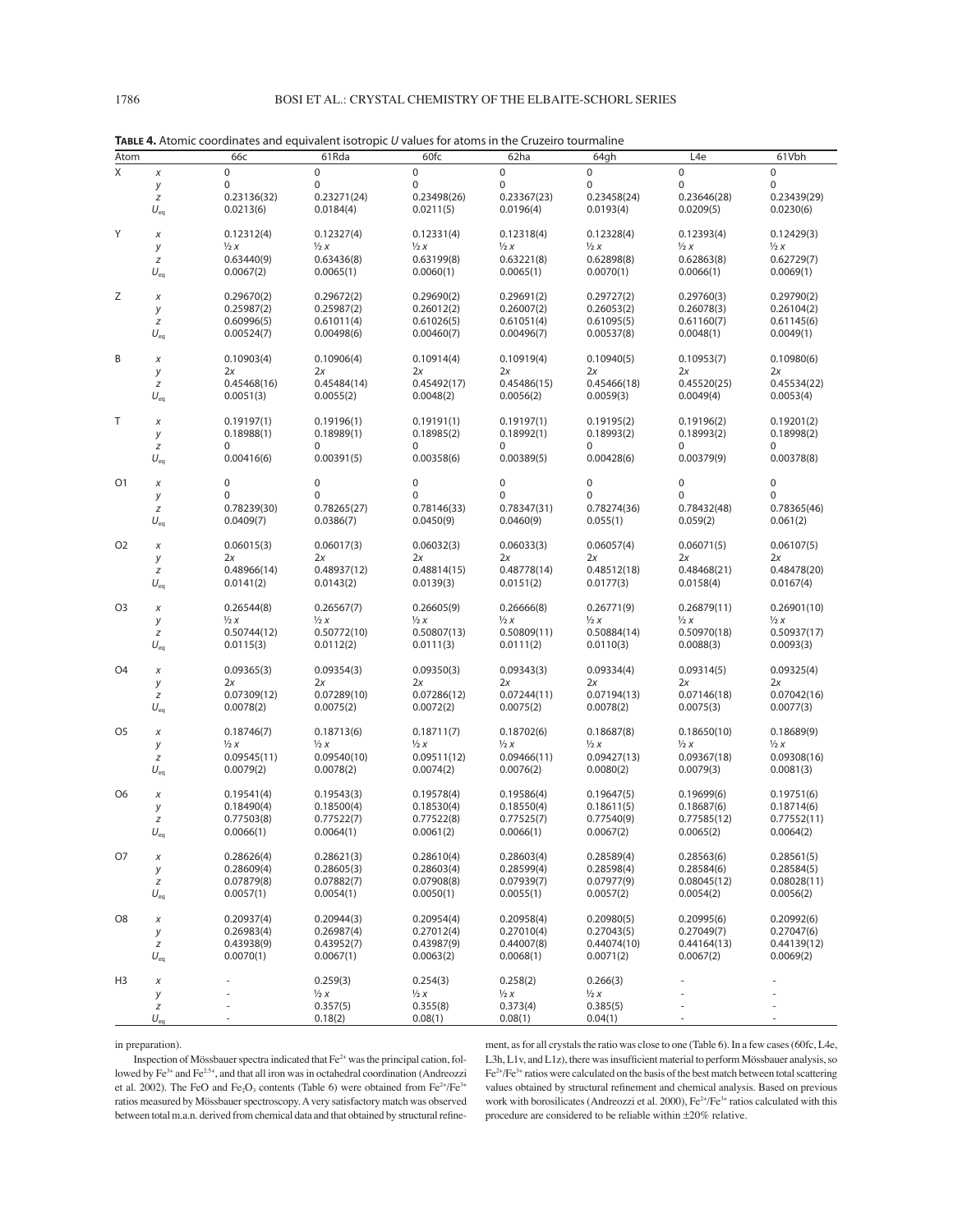**TABLE 4.**—Continued

| L4c            | L3h            | L4b                         | L4d            | L1v            | L1z                     |
|----------------|----------------|-----------------------------|----------------|----------------|-------------------------|
|                |                |                             |                |                |                         |
| 0              | 0              | 0                           | 0              | 0              | 0                       |
| 0              | 0              | 0                           | 0              | 0              | 0                       |
| 0.23011(37)    | 0.22524(52)    | 0.22748(45)                 | 0.22648(44)    |                | 0.22594(35) 0.22528(38) |
| 0.0241(7)      | 0.024(1)       | 0.0234(9)                   | 0.0228(8)      | 0.0209(6)      | 0.0203(7)               |
|                |                |                             |                |                |                         |
| 0.12462(2)     | 0.12441(3)     | 0.12424(3)                  | 0.12429(2)     | 0.12452(2)     | 0.12454(2)              |
| $\frac{1}{2}x$ | $\frac{1}{2}x$ | ½ x                         | 1/2 X          | $\frac{1}{2}x$ | $\frac{1}{2}x$          |
| 0.62638(6)     | 0.62765(8)     | 0.62749(6)                  | 0.62778(5)     | 0.62843(6)     | 0.62850(6)              |
| 0.00763(8)     | 0.0085(1)      | 0.00755(9)                  | 0.00759(7)     | 0.00786(8)     | 0.00805(8)              |
|                |                |                             |                |                |                         |
|                |                |                             |                |                |                         |
| 0.29823(2)     | 0.29841(3)     | 0.29832(3)                  | 0.29840(2)     | 0.29850(2)     | 0.29848(2)              |
| 0.26135(2)     | 0.26156(3)     | 0.26140(3)                  | 0.26155(2)     | 0.26164(2)     | 0.26167(2)              |
| 0.61087(6)     | 0.61074(8)     | 0.61065(7)                  | 0.61057(6)     | 0.61093(6)     | 0.61089(6)              |
| 0.00470(9)     | 0.0054(1)      | 0.0048(1)                   | 0.00447(9)     | 0.0048(1)      | 0.0049(1)               |
|                |                |                             |                |                |                         |
| 0.11008(5)     | 0.11023(9)     | 0.11013(7)                  | 0.11032(6)     | 0.11030(6)     | 0.11022(6)              |
| 2x             | 2x             | 2x                          | 2х             | 2x             | 2x                      |
| 0.45477(21)    | 0.45497(33)    | 0.45520(26)                 | 0.45469(22)    |                | 0.45479(23) 0.45450(25) |
| 0.0052(4)      | 0.0062(5)      | 0.0054(5)                   | 0.0052(4)      | 0.0049(4)      | 0.0054(4)               |
|                |                |                             |                |                |                         |
| 0.19199(2)     | 0.19199(3)     | 0.19190(2)                  | 0.19196(2)     | 0.19200(2)     | 0.19198(2)              |
| 0.18995(2)     | 0.18992(3)     | 0.18991(2)                  | 0.18992(2)     | 0.18999(2)     | 0.18997(2)              |
| 0              | 0              | 0                           | 0              | 0              | 0                       |
| 0.00393(7)     | 0.0048(1)      | 0.0040(1)                   | 0.00387(8)     | 0.00399(8)     | 0.00428(9)              |
|                |                |                             |                |                |                         |
|                |                |                             |                |                |                         |
| 0              | 0              | 0                           | 0              | 0              | 0                       |
| 0              | 0              | 0                           | 0              | 0              | 0                       |
| 0.78192(43)    | 0.78194(65)    | 0.78097(53)                 | 0.78056(44)    |                | 0.78131(44)0.78150(47)  |
| 0.054(1)       | 0.051(2)       | 0.045(1)                    | 0.039(1)       | 0.042(1)       | 0.040(1)                |
|                |                |                             |                |                |                         |
| 0.06141(4)     | 0.06164(7)     | 0.06147(5)                  | 0.06170(4)     | 0.06154(5)     | 0.06159(5)              |
| 2x             | 2x             | 2x                          | 2x             | 2x             | 2x                      |
| 0.48586(18)    | 0.48594(27)    | 0.48621(22)                 | 0.48699(19)    |                | 0.48544(19) 0.48544(20) |
| 0.0165(3)      | 0.0159(5)      | 0.0152(4)                   | 0.0146(3)      | 0.0145(3)      | 0.0139(4)               |
|                |                |                             |                |                |                         |
| 0.26884(10)    | 0.26832(14)    | 0.26860(12)                 | 0.26807(10)    |                | 0.26866(11)0.26860(11)  |
| ½ x            | $\frac{1}{2}x$ | $\frac{1}{2}x$              | ½ x            | ½ x            | ½ x                     |
| 0.50927(16)    | 0.50951(24)    | 0.50962(20)                 | 0.50941(17)    |                | 0.50964(17)0.50965(18)  |
|                |                |                             |                |                |                         |
| 0.0101(3)      | 0.0112(5)      | 0.0104(4)                   | 0.0111(3)      | 0.0109(3)      | 0.0108(4)               |
|                |                |                             |                |                |                         |
| 0.09339(4)     | 0.09332(6)     | 0.09339(5)                  | 0.09342(4)     | 0.09317(5)     | 0.09318(5)              |
| 2х             | 2х             | 2x                          | 2х             | 2x             | 2x                      |
| 0.06920(15)    | 0.06841(23)    | 0.06905(19)                 | 0.06841(16)    |                | 0.06864(16)0.06852(18)  |
| 0.0081(3)      | 0.0094(4)      | 0.0086(3)                   | 0.0084(3)      | 0.0088(3)      | 0.0088(3)               |
|                |                |                             |                |                |                         |
| 0.18728(9)     |                | $0.18760(13)$ $0.18714(11)$ | 0.18750(9)     | 0.18676(9)     | 0.18686(10)             |
| ½ x            | ½ x            | ½ x                         | $\frac{1}{2}x$ | $\frac{1}{2}x$ | $\frac{1}{2}x$          |
| 0.09203(15)    | 0.09145(24)    | 0.09126(19)                 | 0.09164(16)    |                | 0.09128(17) 0.09141(18) |
| 0.0084(3)      | 0.0098(4)      | 0.0085(3)                   | 0.0086(3)      | 0.0089(3)      | 0.0093(3)               |
|                |                |                             |                |                |                         |
| 0.19781(5)     | 0.19796(8)     | 0.19779(6)                  | 0.19789(6)     | 0.19794(6)     | 0.19789(6)              |
| 0.18730(5)     | 0.18744(8)     | 0.18738(7)                  | 0.18741(6)     | 0.18748(6)     | 0.18751(6)              |
| 0.77537(10)    | 0.77538(16)    | 0.77572(13)                 | 0.77562(11)    |                | 0.77573(11) 0.77579(12) |
| 0.0067(2)      | 0.0079(3)      | 0.0069(3)                   | 0.0070(2)      | 0.0070(2)      | 0.0070(2)               |
|                |                |                             |                |                |                         |
|                |                |                             |                |                |                         |
| 0.28539(5)     | 0.28530(8)     | 0.28519(6)                  | 0.28522(5)     |                | 0.28533(5) 0.28532(6)   |
| 0.28591(5)     | 0.28592(8)     | 0.28571(6)                  | 0.28575(5)     | 0.28579(5)     | 0.28577(6)              |
| 0.07964(10)    | 0.07952(16)    | 0.07954(13)                 | 0.07907(11)    |                | 0.07946(11) 0.07937(12) |
| 0.0058(2)      | 0.0072(3)      | 0.0062(2)                   | 0.0064(2)      | 0.0064(2)      | 0.0067(2)               |
|                |                |                             |                |                |                         |
| 0.20986(5)     | 0.20982(8)     | 0.20980(6)                  | 0.20983(6)     | 0.20979(6)     | 0.20975(6)              |
| 0.27064(6)     | 0.27070(9)     | 0.27072(7)                  | 0.27073(6)     | 0.27061(6)     | 0.27057(6)              |
| 0.44098(11)    | 0.44079(17)    | 0.44095(14)                 | 0.44069(12)    |                | 0.44096(12) 0.44099(13) |
| 0.0073(2)      | 0.0085(3)      | 0.0077(3)                   | 0.0079(2)      | 0.0078(2)      | 0.0080(2)               |
|                |                |                             |                |                |                         |
| 0.260(2)       | 0.249(6)       | 0.261(4)                    | 0.254(4)       | 0.261(3)       | 0.259(4)                |
| ½ x            | ½ x            | ½ x                         | $\frac{1}{2}x$ | ½ x            | ½ x                     |
| 0.393(4)       | 0.36(1)        | 0.390(7)                    | 0.386(8)       | 0.394(5)       | 0.396(7)                |
| 0.07(1)        | 0.11(3)        | 0.06(2)                     | 0.09(2)        | 0.03(1)        | 0.07(2)                 |
|                |                |                             |                |                |                         |

#### **Determination of ionic distribution**

Anionic distribution in the Cruzeiro crystals follows the general preference given by Hawthorne and Henry (1999): the V site (O3) is occupied by OH and the W site (O1) is occupied by F, OH and O<sup>2-</sup>. When OH + F > 4 apfu, OH in excess is assigned to the O2 site (Federico et al. 1998).

Accurate cation distribution in tourmaline may be determined by combining structural and chemical data (Bosi and Lucchesi 2004). This approach reproduces observed parameters by optimizing cation distribution. Differences between observed and calculated parameters are minimized using the " $\chi$ <sup>2</sup>" function:

2

$$
F(X_i) = \frac{1}{n} \sum_{j=1}^{n} \left( \frac{O_j - C_j(X_i)}{\sigma_j} \right)^2
$$

where O<sub>*j*</sub> is the observed quantity,  $\sigma_j$  its standard deviation,  $X_i$  the variables, i.e., cation fractions at tetrahedral and octahedral sites, and C*j*(*Xi*) the same quantity as  $O_i$  calculated by means of  $X_i$  parameters. The  $n O_i$  quantities taken into account were: mean bond distances (<T-O>, <Y-O>, <Z-O>) and m.a.n. of the T, Y, and Z sites, total atomic proportions given by the microprobe analyses, and constraints imposed by crystal chemistry (total charge and T, Y, and Z site occupancies). As the X site was considered to be populated only by Na, K, Ca, and vacancies, it was not included in the minimization procedure.

Mean bond distances were calculated as the linear contribution of each site cation  $(X_i)$  multiplied by its specific bond distance  $(\langle T-O \rangle_i, \langle Y-O \rangle_i)$  and  $\langle Z-O \rangle_i$ ):

$$
\begin{aligned}\n& <\text{T-O}>_{\text{calc.}}=\Sigma X_i < \text{T-O}>_{i}\\
& <\text{Y-O}>_{\text{calc.}}=\Sigma X_i < \text{Y-O}>_{i}\\
& <\text{Z-O}>_{\text{calc.}}=\Sigma X_i < \text{Z-O}>_{i}\n\end{aligned}
$$

The <Y-O>*i* and <Z-O>*i* were calculated as the sum of the corresponding cation ionic radii (Table 7) and the anionic one (see next paragraph for details).

Optimal site assignments were determined using a quadratic program solver, and chemical and structural data were satisfactorily reproduced according to the geometrical model of Bosi and Lucchesi (2004). The corresponding site populations are given in Table 8.

### **RESULTS AND DISCUSSION**

### **Ionic radii at octahedral sites**

In tourmaline, the anion dimension is a function of constituent anion radius (Hawthorne et al. 1993): <sup>[3]</sup>O = 1.36, <sup>[4]</sup>O = 1.38, <sup>[3]</sup>OH = 1.34, <sup>[3]</sup>F = 1.30 Å (Shannon 1976). Variations in anion contents essentially involve W (OH, O) and V (F, OH, O) sites, and, only occasionally, the O2 site (OH, O). The W and V populations affect the mean bond distance around the Z and Y sites. When there is no olenite or buergerite component (for which W  $=$  O), the average anion radius (<a.r.>) to the Z site is constant at 1.357 Å, because  $W = OH$ . The situation around the Y site is more variable, but in crystals of the schorl-dravite-chromdravite series (Bosi and Lucchesi 2004; Bosi et al. 2004) the anionic radius is almost constant,  $\langle x \rangle$  a.r.  $>$  = 1.3605(6). As a result, the Z and Y cation radii (<c.r.>) were obtained from the previously refined specific mean bond distances by subtracting the  $\langle z^2a \rangle$ . and  $\langle$ <sup>Y</sup>a.r. > values (Table 7). These cation radii were then used for a first optimization cycle of cation distribution using both the 13 elbaite-schorl crystals from this study and an additional set of seven Mn-rich tourmaline samples (Bosi et al. 2005), but results were not satisfactory. A second optimization cycle was necessary, in which the cation radii were also refined according to the procedure given in Bosi and Lucchesi (2004).

The results reveal that specific cation radii at the Y site are constant in all elbaite-schorl, Mn-rich, and schorl-dravite-chromodravite crystals. Shannon's ionic radius for Li (0.76 Å) does not fit the elbaite-schorl and Mn-rich crystals, for which a value of 0.751 Å was refined (Table 7). Instead, the ionic radii of  ${}^{z}$ Al and  ${}^{2}Fe^{3+}$  were found to increase with respect to those previously obtained for schorl-dravite-chromodravite  $(^{2}Al = 0.543$  and  $^2Fe^{3+}$  $= 0.698$  Å). The average increase is 0.007(1), leading to <sup>z</sup>Al = 0.550 and  ${}^{z}Fe^{3+} = 0.705$  Å. It should be noted that our crystals are characterized by  ${}^{z}Mg$  < 0.2 apfu, whereas the schorl-dravite-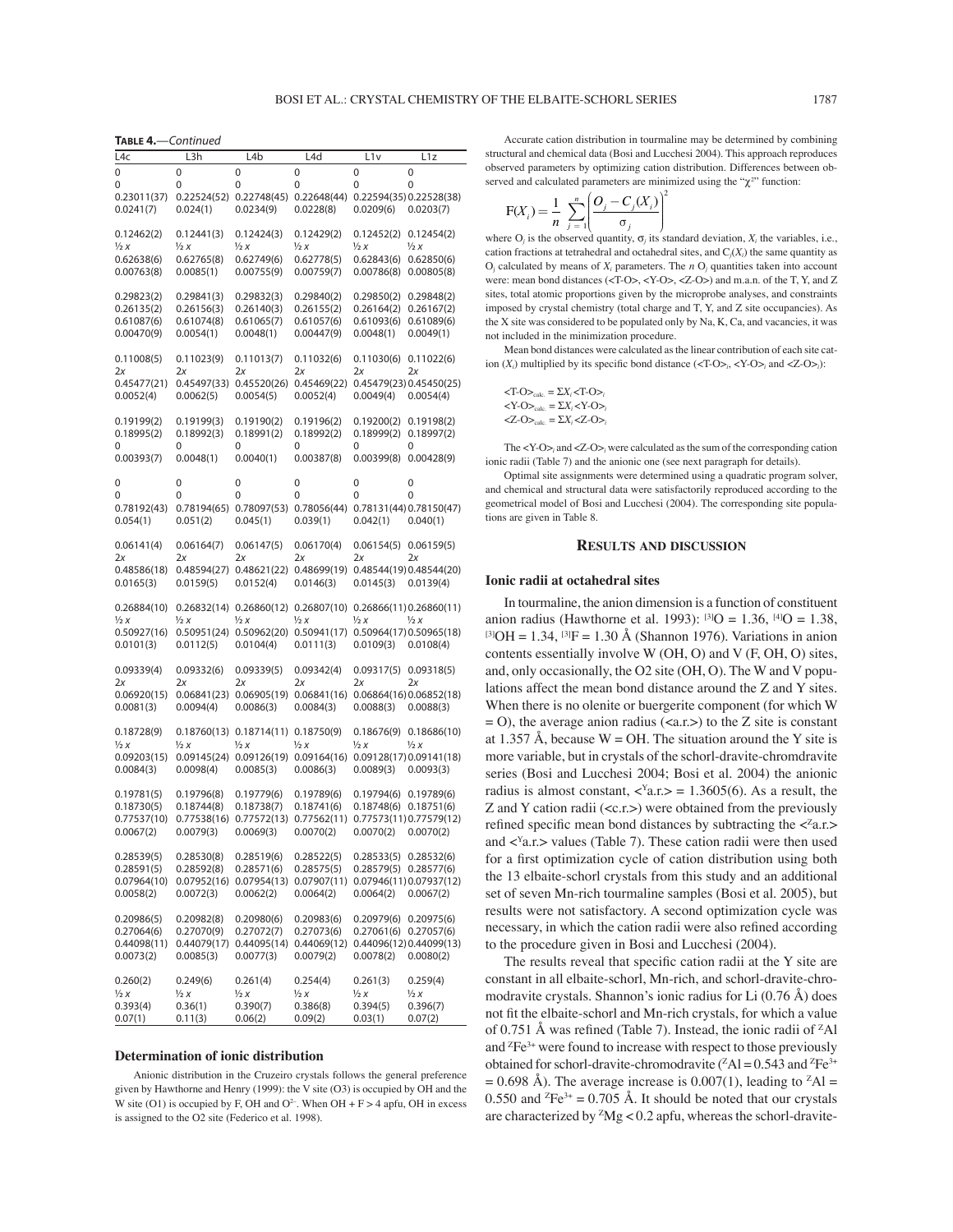**TABLE 5.** Mean bond distances (Å) and m.a.n. for the Cruzeiro tourmaline

|               | 66с                                                                                                                                             | 61Rda     | 60fc      | 62ha      | 64gh      | L4e       | 61Vbh     | L4c       | L3h      | L4b       | L4d       | L1v       | L1z       |
|---------------|-------------------------------------------------------------------------------------------------------------------------------------------------|-----------|-----------|-----------|-----------|-----------|-----------|-----------|----------|-----------|-----------|-----------|-----------|
| $B-O>$        | 1.375(1)                                                                                                                                        | 1.3750(8) | 1.375(1)  | 1.3756(9) | 1.376(1)  | 1.378(2)  | 1.377(1)  | 1.376(1)  | 1.376(2) | 1.376(2)  | 1.375(1)  | 1.376(1)  | 1.376(1)  |
| m.a.n.B       | 4.82(5)                                                                                                                                         | 4.93(5)   | 4.88(6)   | 4.95(6)   | 4.95(8)   | 4.87(8)   | 4.94(6)   | 4.83(5)   | 4.88(7)  | 4.90(6)   | 4.83(6)   | 4.78(5)   | 4.83(6)   |
| $<$ T-O $>$   | 1.6167(5)                                                                                                                                       | 1.6163(4) | 1.6173(5) | 1.6172(5) | 1.6189(6) | 1.6191(8) | 1.6208(7) | 1.6215(7) | 1.623(1) | 1.6209(8) | .6219(7)  | 1.6231(7) | 1.6229(8) |
| m.a.n.T       | 13.97(4)                                                                                                                                        | 13.98(3)  | 14.01(4)  | 13.99(3)  | 14.00(4)  | 14.01(5)  | 14.01(5)  | 14.01(4)  | 14.00(6) | 13.97(5)  | 13.94(5)  | 13.91(4)  | 13.98(5)  |
| $<\text{X-O}$ | 2.672(1)                                                                                                                                        | 2.670(1)  | 2.670(1)  | 2.671(1)  | 2.671(1)  | 2.673(2)  | 2.683(1)  | 2.696(2)  | 2.703(2) | 2.699(2)  | 2.706(2)  | 2.698(2)  | 2.699(2)  |
| m.a.n.X       | 6.53(4)                                                                                                                                         | 6.79(4)   | 8.21(6)   | 7.80(5)   | 8.83(7)   | 10.5(1)   | 9.72(8)   | 7.63(7)   | 7.45(9)  | 7.28(8)   | 6.48(6)   | 8.13(7)   | 8.01(8)   |
| $<$ Y-O $>$   | 2.0000(9)                                                                                                                                       | 2.0018(8) | 2.0068(9) | 2.0114(9) | 2.023(1)  | 2.033(1)  | 2.038(1)  | 2.041(1)  | 2.044(2) | 2.042(1)  | 2.042(1)  | 2.046(1)  | 2.046(1)  |
| m.a.n. Y      | 8.51(3)                                                                                                                                         | 8.49(3)   | 9.84(4)   | 9.60(3)   | 11.44(4)  | 13.75(5)  | 16.21(6)  | 19.03(8)  | 20.7(1)  | 20.1(1)   | 20.9(1)   | 21.05(9)  | 20.98(12) |
| $-O>$         | 1.9064(6)                                                                                                                                       | 1.9064(5) | 1.9066(6) | 1.9067(6) | 1.9070(7) | 1.9075(9) | 1.9091(8) | 1.9120(8) | 1.915(1) | 1.9148(9) | 1.9162(8) | 1.9166(8) | 1.9169(9) |
| m.a.n.Z       | 13.03(3)                                                                                                                                        | 13.01(3)  | 12.97(3)  | 13.01(3)  | 13.02(4)  | 12.96(4)  | 13.14(4)  | 13.30(4)  | 13.43(5) | 13.47(4)  | 13.54(4)  | 13.47(4)  | 13.46(4)  |
|               | Note: Uncertainty in brackets. Estimated error for the mean bond distance is average of standard deviations obtained for single bond distances. |           |           |           |           |           |           |           |          |           |           |           |           |

**TABLE 6.** Chemical composition (wt%), based on EMPA, SIMS, and MS for the Cruzeiro tourmaline

|                                | 66с                      | 61Rda                    | 60fc                     | 62ha                     | 64gh                     | L <sub>4e</sub>          | 61Vbh                    | L4c                                           | L <sub>3</sub> h | L4b       | L <sub>4</sub> d | L1v       | L <sub>1z</sub> |
|--------------------------------|--------------------------|--------------------------|--------------------------|--------------------------|--------------------------|--------------------------|--------------------------|-----------------------------------------------|------------------|-----------|------------------|-----------|-----------------|
| SiO <sub>2</sub>               | 39.07(14)                | 38.66(18)                | 38.40(20)                | 38.67(15)                | 37.49(19)                | 37.27(21)                | 35.68(18)                | 35.30(14)                                     | 35.25(19)        | 35.43(20) | 34.85(18)        | 34.70(16) | 34.83(17)       |
| TiO <sub>2</sub>               |                          |                          |                          |                          |                          | 0.28(3)                  | 0.11(2)                  | 0.07(3)                                       | 0.23(3)          | 0.16(3)   | 0.14(4)          | 0.22(5)   | 0.26(3)         |
| $B_2O_3*$                      | 10.95                    | 10.93                    | 10.73                    | 10.99                    | 10.71                    | 10.45                    | 10.43                    | 9.92                                          | 10.09            | 9.76      | 9.67             | 9.60      | 9.92            |
| Al <sub>2</sub> O <sub>3</sub> | 41.63(17)                | 41.06(18)                | 40.08(21)                | 39.94(16)                | 38.53(18)                | 36.74(22)                | 36.67(20)                | 35.77(18)                                     | 34.93(16)        | 34.66(21) | 34.23(18)        | 34.33(13) | 34.04(19)       |
| FeO*                           | $\overline{\phantom{0}}$ |                          | 1.51(10)                 | 1.08(9)                  | 0.91(11)                 | 5.77(8)                  | 7.14(10)                 | 10.44(20)                                     | 13.81(22)        | 12.86(21) | 14.20(20)        | 14.45(18) | 14.25(19)       |
| MnO                            | 0.24(8)                  | 0.22(9)                  | 0.34(7)                  | 0.83(9)                  | 3.32(8)                  | 0.53(11)                 | 1.28(9)                  | 1.41(13)                                      | 0.76(11)         | 0.91(12)  | 0.38(17)         | 0.26(11)  | 0.26(13)        |
| MgO                            | $\overline{\phantom{0}}$ | $\overline{a}$           | $\overline{a}$           | 0.18(10)                 | $\overline{\phantom{0}}$ | 0.50(7)                  | $\overline{\phantom{0}}$ | 0.07(7)                                       | 0.11(9)          | 0.09(6)   | 0.59(10)         | 1.04(7)   | 1.22(8)         |
| ZnO                            |                          | $\overline{a}$           | $\overline{\phantom{0}}$ | $\overline{a}$           |                          | $\overline{\phantom{0}}$ | 0.94(13)                 | 0.88(16)                                      | 0.38(12)         | 0.59(19)  | 0.34(14)         | 0.21(8)   | 0.24(9)         |
| CaO                            | 0.11(5)                  | 0.24(5)                  | $\overline{\phantom{0}}$ | $\overline{\phantom{0}}$ | 0.19(5)                  | $\overline{\phantom{m}}$ | 0.28(5)                  | $\overline{\phantom{0}}$                      | 0.20(4)          | 0.05(3)   | 0.12(5)          | 0.27(6)   | 0.40(5)         |
| Na <sub>2</sub> O              | 1.82(6)                  | 1.69(5)                  | 2.20(7)                  | 2.06(5)                  | 2.12(7)                  | 2.67(5)                  | 2.58(6)                  | 2.01(4)                                       | 1.86(5)          | 1.94(8)   | 1.69(6)          | 1.99(5)   | 1.94(7)         |
| $K_2O$                         | $\overline{\phantom{0}}$ | 0.05(2)                  | $\overline{\phantom{0}}$ | $\overline{a}$           | 0.02(1)                  | 0.02(1)                  | 0.04(2)                  | 0.03(2)                                       | 0.04(1)          | 0.04(2)   | 0.03(2)          | 0.05(1)   | 0.03(2)         |
| $Li2O*$                        | 2.11                     | 2.24                     | 1.91                     | 2.14                     | 1.85                     | 1.51                     | 1.16                     | 0.56                                          | 0.21             | 0.30      | $-$              | 0.20      | 0.08            |
| F.                             | 0.65(11)                 | 0.77(10)                 | 1.25(9)                  | 1.02(11)                 | 1.02(1)                  | 1.47(9)                  | 1.04(9)                  | 0.82(4)                                       | 0.45(5)          | 0.56(3)   | 0.38(3)          | 0.38(4)   | 0.47(4)         |
| $H_2O^*$                       | 3.63                     | 3.47                     | 3.39                     | 3.56                     | 3.29                     | 3.08                     | 3.05                     | 3.01                                          | 2.97             | 3.01      | 2.96             | 3.02      | 2.97            |
| FeO <sup>+</sup>               |                          |                          | 1.51                     | 1.08                     | 0.91                     | 5.77                     | 7.00                     | 7.10                                          | 9.87             | 8.74      | 9.66             | 8.09      | 9.69            |
| $Fe2O3$ +                      | $\overline{a}$           |                          | $\overline{\phantom{0}}$ | $\overline{a}$           | $\overline{\phantom{0}}$ | $-$                      | 0.16                     | 3.71                                          | 4.37             | 4.57      | 5.05             | 7.07      | 5.07            |
| $O = F$                        | $-0.27$                  | $-0.32$                  | $-0.53$                  | $-0.43$                  | $-0.43$                  | $-0.62$                  | $-0.44$                  | $-0.35$                                       | $-0.19$          | $-0.23$   | $-0.16$          | $-0.16$   | $-0.20$         |
| Total                          | 99.93                    | 99.00                    | 99.28                    | 100.03                   | 99.01                    | 99.68                    | 99.95                    | 99.95                                         | 101.10           | 100.12    | 99.43            | 100.56    | 100.73          |
|                                |                          |                          |                          |                          |                          |                          |                          | lons calculated on the basis of 31 (O, OH, F) |                  |           |                  |           |                 |
| Si                             | 6.07(5)                  | 6.06(5)                  | 6.07(5)                  | 6.05(5)                  | 6.02(5)                  | 6.04(5)                  | 5.88(5)                  | 5.88(5)                                       | 5.87(5)          | 5.94(6)   | 5.91(5)          | 5.81(5)   | 5.83(5)         |
| $Ti4+$                         |                          | $\overline{\phantom{0}}$ |                          |                          | $\overline{\phantom{0}}$ | 0.035(4)                 | 0.014(4)                 | 0.009(4)                                      | 0.028(4)         | 0.021(4)  | 0.018(5)         | 0.027(6)  | 0.033(4)        |
| В                              | 2.9(1)                   | 3.0(1)                   | 2.9(1)                   | 3.0(1)                   | 3.0(1)                   | 2.9(1)                   | 3.0(1)                   | 2.9(1)                                        | 2.9(1)           | 2.8(1)    | 2.8(1)           | 2.8(1)    | 2.9(1)          |
| Al                             | 7.62(6)                  | 7.59(7)                  | 7.46(6)                  | 7.37(6)                  | 7.30(6)                  | 7.02(6)                  | 7.12(7)                  | 7.02(7)                                       | 6.86(6)          | 6.85(7)   | 6.84(6)          | 6.77(6)   | 6.72(6)         |
| $Fe3+$                         |                          | $\overline{\phantom{0}}$ | 0.00(2)                  | 0.00(1)                  | 0.00(1)                  | 0.00(8)                  | 0.02(1)                  | 0.47(2)                                       | 0.55(5)          | 0.58(2)   | 0.64(3)          | 0.89(9)   | 0.64(6)         |
| $Fe2+$                         |                          |                          | 0.20(2)                  | 0.14(1)                  | 0.12(1)                  | 0.78(8)                  | 0.96(2)                  | 0.99(2)                                       | 1.38(14)         | 1.23(2)   | 1.37(3)          | 1.13(11)  | 1.36(14)        |
| $Mn^{2+}$                      | 0.03(1)                  | 0.03(1)                  | 0.05(1)                  | 0.11(1)                  | 0.45(2)                  | 0.07(2)                  | 0.18(2)                  | 0.20(2)                                       | 0.11(2)          | 0.13(2)   | 0.05(2)          | 0.04(2)   | 0.04(2)         |
| Mg                             | $\overline{\phantom{0}}$ | $\overline{\phantom{0}}$ | $\overline{\phantom{0}}$ | 0.04(2)                  | $\overline{\phantom{0}}$ | 0.12(2)                  | $\overline{\phantom{0}}$ | 0.02(2)                                       | 0.03(2)          | 0.02(2)   | 0.15(2)          | 0.26(2)   | 0.30(2)         |
| Zn                             |                          | $\overline{\phantom{0}}$ |                          | $\overline{a}$           |                          | $\overline{\phantom{0}}$ | 0.11(2)                  | 0.11(2)                                       | 0.05(2)          | 0.07(2)   | 0.04(2)          | 0.03(1)   | 0.03(1)         |
| Ca                             | 0.018(8)                 | 0.040(8)                 | $\overline{\phantom{0}}$ | $\overline{a}$           | 0.032(9)                 | $\qquad \qquad -$        | 0.049(9)                 | $\overline{\phantom{0}}$                      | 0.036(7)         | 0.009(5)  | 0.022(9)         | 0.048(11) | 0.071(9)        |
| Na                             | 0.55(2)                  | 0.52(2)                  | 0.67(2)                  | 0.63(2)                  | 0.66(2)                  | 0.84(2)                  | 0.82(2)                  | 0.65(1)                                       | 0.60(2)          | 0.63(2)   | 0.56(2)          | 0.65(2)   | 0.63(2)         |
| К                              | $\overline{\phantom{0}}$ | 0.009(4)                 | $\overline{\phantom{0}}$ | $\overline{\phantom{0}}$ | 0.005(4)                 | 0.005(4)                 | 0.008(4)                 | 0.007(4)                                      | 0.008(2)         | 0.009(4)  | 0.007(4)         | 0.010(2)  | 0.007(4)        |
| Li                             | 1.32(6)                  | 1.42(6)                  | 1.21(6)                  | 1.35(6)                  | 1.19(6)                  | 0.98(6)                  | 0.77(7)                  | 0.37(7)                                       | 0.14(7)          | 0.20(7)   | $-$              | 0.14(7)   | 0.05(7)         |
| F                              | 0.32(5)                  | 0.38(5)                  | 0.63(5)                  | 0.50(5)                  | 0.52(5)                  | 0.75(5)                  | 0.54(5)                  | 0.43(2)                                       | 0.23(2)          | 0.30(2)   | 0.20(2)          | 0.20(2)   | 0.25(2)         |
| OH                             | 3.8(2)                   | 3.6(2)                   | 3.6(2)                   | 3.7(2)                   | 3.5(2)                   | 3.3(2)                   | 3.4(2)                   | 3.3(2)                                        | 3.3(2)           | 3.4(2)    | 3.3(2)           | 3.4(2)    | 3.3(2)          |
| $OH + F$                       | 4.08                     | 4.01                     | 4.20                     | 4.22                     | 4.04                     | 4.09                     | 3.90                     | 3.78                                          | 3.54             | 3.66      | 3.55             | 3.57      | 3.57            |
| n <sup>±</sup>                 | 1.007                    | 1.005                    | 0.999                    | 0.999                    | 1.000                    | 0.995                    | 1.000                    | 0.998                                         | 1.000            | 1.001     | 1.004            | 1.000     | 1.000           |

Notes: Errors for oxides are standard deviations (in brackets) of repeated analyses on individual crystals. Uncertainties (wt%) for B<sub>2</sub>O<sub>2</sub>, Li<sub>2</sub>O, and H<sub>2</sub>O are 0.56, 0.10, and 0.16, respectively. Standard deviation for the ions was calculated by error propagation.

\* B2O3, Li2O, and H2O from SIMS; FeO from EMPA.

† From Mössbauer data, except crystals 60fc, L4e, L3h, L1v, and L1z (estimated by comparison with structural data).

‡ Ratio between total m.a.n. derived from chemical analysis and that obtained by SREF.

chromodravite ones always contain  $^ZMg > 0.4$  apfu (Bosi and Lucchesi 2004; Bosi et al. 2004).

#### **Chemical composition**

As previously described by Federico et al. (1998), the Cruzeiro tourmaline crystals essentially belong to the elbaite-schorl series. Crystals 66c, 61Rda, 60fc, 62ha, 64gh, L4e, and 61Vbh have a dominant elbaite component, almost double that of rossmannite. Thus, together with elbaite and rossmannite, a third hypothetical end-member, an alkali-free proton-rich elbaite with formula  $\Box(Li_{1.5}Al_{1.5})Al_6B_3Si_6O_{24}^{02}(O_2OH)^{\vee}(\mathrm{OH})_3{}^{\mathrm{W}}(\mathrm{OH})$ , must be considered. This new component reached 12% and is required in order to explain the  $(OH + F)$  excess observed in many elbaite crystals (Foit and Rosenberg 1977; Federico et al. 1998) and to clarify the crystal chemistry of the X site (see below). A further confirmation of OH at the O2 site, for elbaites with  $OH + F$  > 4 apfu, is given by the bond valences. The bond valence sum (BVS) for the O2 site, calculated using the equation proposed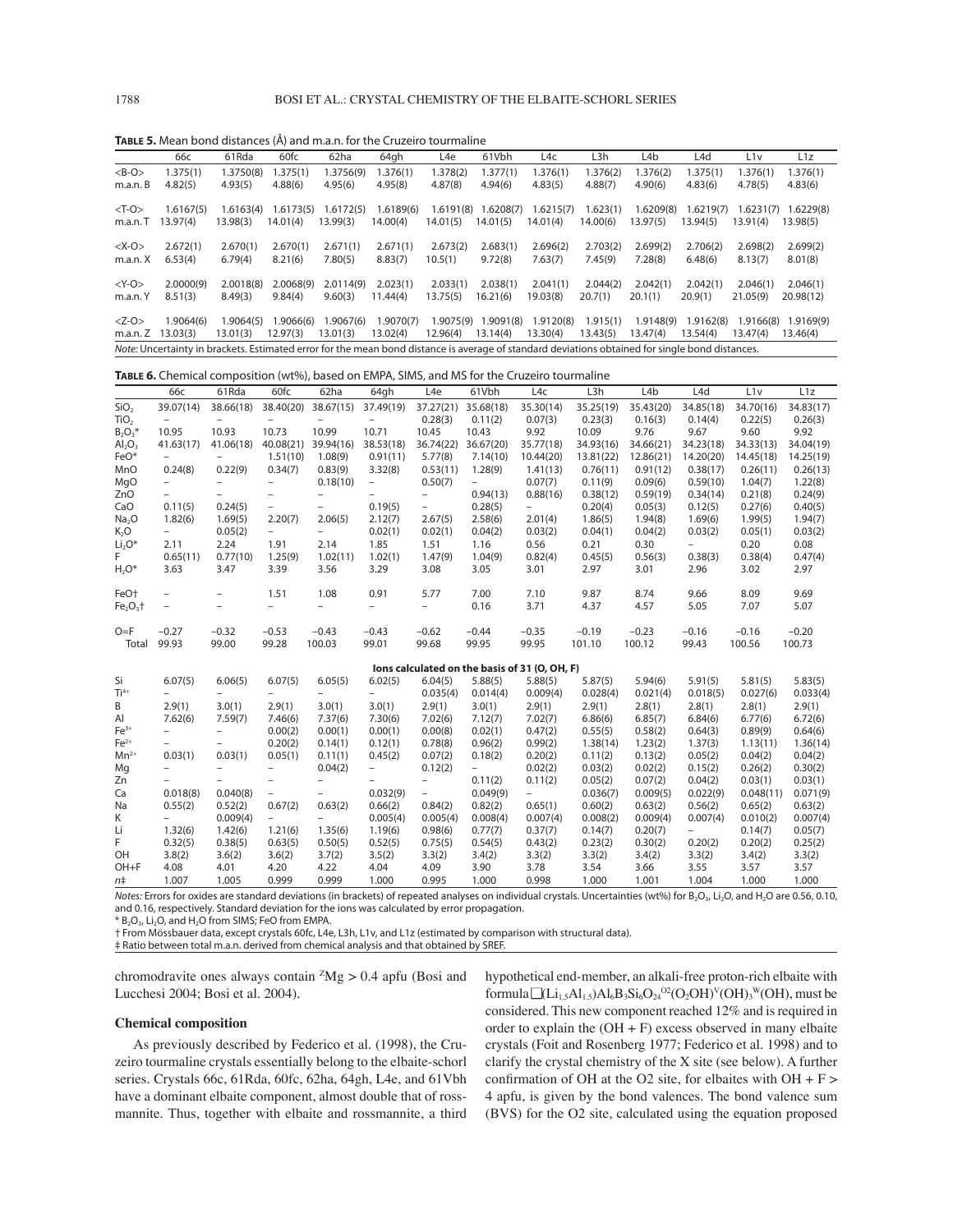**TABLE 7.** Optimized octahedral ionic radii and tetrahedral bond distances (Å)

| Cation          | $<$ C.r. $>$                                                                                                       |          | $<^2$ c.r.>    |         |  |  |
|-----------------|--------------------------------------------------------------------------------------------------------------------|----------|----------------|---------|--|--|
| $Ti4+$          | [0.605]                                                                                                            |          |                |         |  |  |
| $Al^{3+}$       | 0.547                                                                                                              | $0.550*$ | 0.543          | [1.750] |  |  |
| $Fe3+$          | 0.697                                                                                                              | $0.705*$ | 0.698          |         |  |  |
| $Fe2+$          | 0.778                                                                                                              | 0.774    |                |         |  |  |
| $Mn^{2+}$       | 0.809                                                                                                              | 0.809    |                |         |  |  |
| $Mq^{2+}$       | 0.723                                                                                                              | 0.720    |                |         |  |  |
| $Zn^{2+}$       | [0.740]                                                                                                            |          |                |         |  |  |
| Li <sup>+</sup> | 0.751                                                                                                              |          |                |         |  |  |
| $Si4+$          |                                                                                                                    |          |                | 1.619   |  |  |
| $B^{3+}$        |                                                                                                                    |          |                | [1.470] |  |  |
|                 | $\mathbf{a}$ and $\mathbf{a}$ and $\mathbf{a}$ and $\mathbf{a}$ and $\mathbf{a}$ and $\mathbf{a}$ and $\mathbf{a}$ |          | $\overline{z}$ |         |  |  |

Notes: Uncertainty estimated at ca. 0.001 Å;  $\langle \langle \cdot \rangle$  = 1.357 Å for all samples; <Y a.r.> is function of constituent-anion radius.

Bold type = values refined in Cruzeiro and Mn-rich crystals.

Normal type = values obtained from Bosi and Lucchesi (2004). Square brackets = ionic radii and bond distances from Shannon (1976).  $*$  Valid when  ${}^z\mathsf{Mg} < 0.4$  apfu.

by Brown and Altermatt (1985), for the 66c, 61Rda, 60fc, 62ha, 64gh, and L4e crystals are: 1.88, 1.89, 1.92, 1.91, 1.96, and 1.98 valence unit (vu), respectively. These values are well below the average value 2.07 vu calculated for O2 in the other Cruzeiro tourmalines (Federico et al. 1998).

The L4c, L3h, L4b, L4d, L1v, and L1z crystals show dominant schorl and minor foitite contents. The Cruzeiro schorl displays Al enrichment associated with  ${}^{Y}Fe^{2+} + {}^{T}Si \leftrightarrow {}^{Y}Al + {}^{T}Al$ substitution (Federico et al. 1998) which, starting from schorl (Hawthorne and Henry 1999), leads to the Al-schorl component. The mechanism  ${}^{T}Si + O^{2-} \leftrightarrow {}^{T}Al + OH$  can be applied to  $R^{3+}$ foitite (MacDonald et al. 1993), thus obtaining a  $Fe<sup>3+</sup>$ -foitite component with  $OH = 3$  apfu, which accounts for the observed Fe3+ and OH contents. Together with oxy-foitite (Hawthorne and Henry 1999), these four end-members closely reproduce the observed chemical composition: schorl (Al-schorl + schorl) ranges from 50 to 59%, whereas foitite (Fe<sup>3+</sup>-foitite + oxy-foitite) ranges from 10 to 44%.

According to Hawthorne and Henry's (1999) classification, the studied tourmalines belong to the alkali group, i.e., X site is dominated by Na (from 0.52 to 0.84 apfu). Moreover, they are distributed among the three fluor-, hydroxy-, and oxy- subgroups. The elbaite crystals lie between the fluor- and hydroxy- subgroups, are  $O^{2-}$  free (at the W and V sites) and show OH at the O2 site (up to 0.2 apfu). The schorl crystals always show  $O^{2-}$  at the W site and lie between the hydroxy- and oxy- subgroups, except for the L4c crystal (fluor-subgroup).

Lastly, the main substitutional mechanism in the entire elbaite-schorl series is of the dehydroxylation type, described by the equation  $(r^2 = 0.99)$ :

$$
{}^{y}Fe^{2+} + {}^{y}Fe^{3+} + {}^{w}O \rightarrow {}^{y}Li + {}^{y}Al + {}^{w}(OH + F).
$$

### **Crystal chemistry**

**B site.** In the Cruzeiro crystals, the B content (from 2.8 to 3.0 apfu) may be considered stoichiometric within analytical uncertainty. This is further supported by B-site scattering values (from 4.78 to 4.95) which do not allow unambiguous detection of vacancies (Hawthorne 1996). Moreover, <B-O> values are within the range for B in triangular coordination in tourmaline (Pieczka 1999).

**T site.** The optimized cation distribution at the T site shows Si, Al, and, occasionally, small amounts of B, consistent with observed <T-O> and m.a.n. values (Table 5). The strong inverse correlation observed between <sup>T</sup>Si and <sup>T</sup>Al ( $r^2$  = 0.96) is due to the previously defined substitutional mechanisms.

**X site.** The chemical data show that this site mainly contains Na and vacancies. In crystals with  $(OH + F) \leq 4$ , the increase of  $\langle X-O \rangle$ is linearly correlated with  $^x\Box$  content (Fig. 1). However, when (OH  $+ F$ ) > 4, notwithstanding a vacancy content of up to 0.44 apfu,  $\langle X$ -O is almost constant, ranging from 2.670(1) to 2.673(2) Å. This behavior is also confirmed by Mg-schorl (Bosi and Lucchesi 2004) and elbaite from the island of Elba with OH excess (Bosi et al. 2005). Excess H is bonded to O2 for steric reasons. In the Cruzeiro elbaites, this was confirmed by application of the Bond Valence Model, and excess OH was clearly shown to occupy the O2 position (Federico et al. 1998). This excess H may be located close to O2 and toward O4 and O5. In this way, the expected repulsion among oxygen atoms O2, O4, and O5, which would have caused enlargement of the vacant X-polyhedron, is buffered, thus accounting for the observed constant <X-O> values.

**Octahedral sites.** The Y site is populated by Al, Li,  $Fe^{2+}$ ,  $Fe<sup>3+</sup>$ , and minor Mn<sup>2+</sup> and Mg (Table 8). Major cations show the following linear relations:  $YFe^{2+} = 3.04 - 1.93 \text{ A}$  ( $r^2 = 0.90$ ), following linear relations:  $YFe^{2+} = 3.04 - 1.93 \text{ A}$  ( $r^2 = 0.90$ ),<br> $YFe^{2+} = 1.28 - 0.89 \text{ V}$ Li ( $r^2 = 0.93$ ),  $YFe^{3+} = 2.70 - 2.32 \text{ A}$  ( $r^2 = 0.93$ ) 0.90), and  ${}^{Y}Fe^{3+} = 0.66 - 1.01 {}^{Y}Li$  ( $r^2 = 0.90$ ).

The substitutions occurring at the Y site are displayed in Figure 2. Starting from nearly stoichiometric elbaite (66c) up to L4e, the schorl  $\rightarrow$  elbaite mechanism is dominant:

$$
3^{Y}Fe^{2+} \rightarrow 1.5^{Y}Al + 1.5^{Y}Li
$$
 (1)

Crystal 61Vbh is a "transitional elbaite" which shows Li depletion and an anomalously high Al content; this is due to Al-schorl  $\rightarrow$  elbaite substitution which, as far as the Y site is concerned, may be expressed as:

$$
2^{\gamma}Fe^{2+} \rightarrow 0.5^{\gamma}Al + 1.5^{\gamma}Li
$$
 (2)



**FIGURE 1.** Relations between <X-O> and vacancies. Solid circle: elbaite-schorl from Cruzeiro; open circle: Mg-schorl from Cruzeiro (Bosi and Lucchesi 2004); open square: elbaite from the island of Elba (Bosi et al. 2005). Dashed line: guide for the eye.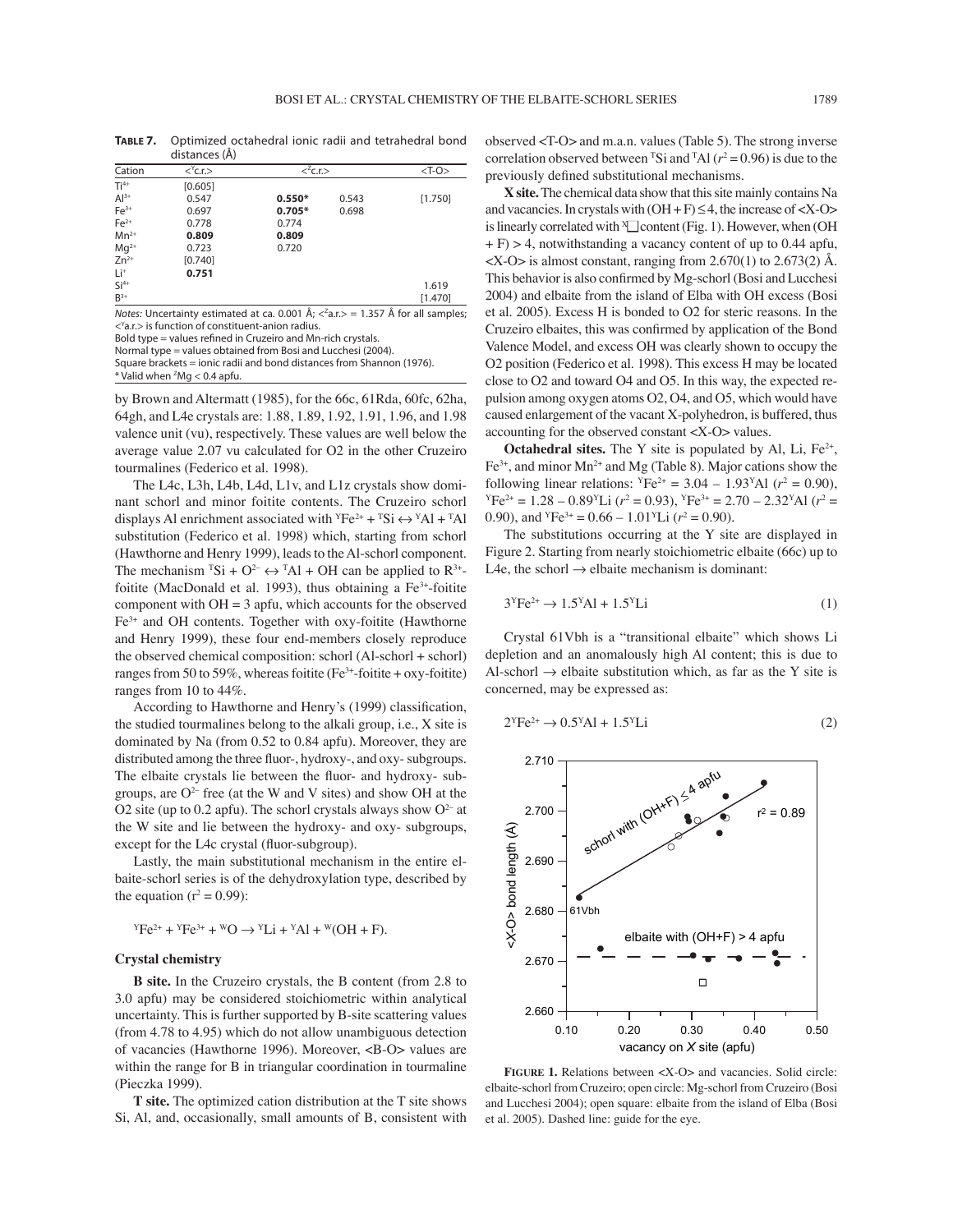|                                         | 66с    | 61Rda                                     | 60fc   | 62ha                   | 64gh                     | L <sub>4e</sub> | 61Vbh           | L4c    | L3h    | L4b    | L <sub>4</sub> d | L1v                                    | L1z    |
|-----------------------------------------|--------|-------------------------------------------|--------|------------------------|--------------------------|-----------------|-----------------|--------|--------|--------|------------------|----------------------------------------|--------|
| X site                                  |        |                                           |        |                        |                          |                 |                 |        |        |        |                  |                                        |        |
| Ca                                      | 0.018  | 0.040                                     | 0.000  | 0.000                  | 0.032                    | 0.000           | 0.049           | 0.000  | 0.036  | 0.009  | 0.022            | 0.048                                  | 0.071  |
| Na                                      | 0.549  | 0.515                                     | 0.674  | 0.625                  | 0.661                    | 0.841           | 0.823           | 0.649  | 0.602  | 0.632  | 0.556            | 0.647                                  | 0.629  |
| Κ                                       | 0.000  | 0.009                                     | 0.000  | 0.000                  | 0.005                    | 0.005           | 0.008           | 0.007  | 0.008  | 0.009  | 0.007            | 0.010                                  | 0.007  |
| Vacancy                                 | 0.433  | 0.436                                     | 0.326  | 0.375                  | 0.302                    | 0.154           | 0.120           | 0.344  | 0.354  | 0.350  | 0.415            | 0.295                                  | 0.293  |
| Y site                                  |        |                                           |        |                        |                          |                 |                 |        |        |        |                  |                                        |        |
| $Ti4+$                                  | 0.000  | 0.000                                     | 0.000  | 0.000                  | 0.000                    | 0.035           | 0.015           | 0.009  | 0.027  | 0.023  | 0.019            | 0.032                                  | 0.034  |
| Al                                      | 1.606  | 1.587                                     | 1.514  | 1.459                  | 1.369                    | 1.170           | 1.146           | 1.078  | 1.001  | 1.057  | 1.067            | 0.865                                  | 0.926  |
| $Fe3+$                                  | 0.000  | 0.000                                     | 0.000  | 0.000                  | 0.000                    | 0.000           | 0.030           | 0.329  | 0.540  | 0.418  | 0.404            | 0.728                                  | 0.564  |
| $Fe2+$                                  | 0.000  | 0.000                                     | 0.194  | 0.118                  | 0.106                    | 0.795           | 0.861           | 0.970  | 1.165  | 1.139  | 1.326            | 1.087                                  | 1.228  |
| $Mn^{2+}$                               | 0.031  | 0.029                                     | 0.043  | 0.096                  | 0.417                    | 0.072           | 0.149           | 0.191  | 0.098  | 0.124  | 0.043            | 0.032                                  | 0.036  |
| Mg                                      | 0.000  | 0.000                                     | 0.000  | 0.044                  | 0.000                    | 0.001           | 0.000           | 0.016  | 0.000  | 0.000  | 0.107            | 0.189                                  | 0.130  |
| Zn                                      | 0.000  | 0.000                                     | 0.000  | 0.000                  | 0.000                    | 0.000           | 0.150           | 0.108  | 0.047  | 0.067  | 0.033            | 0.026                                  | 0.031  |
| Li                                      | 1.363  | 1.385                                     | 1.250  | 1.282                  | 1.107                    | 0.927           | 0.649           | 0.299  | 0.121  | 0.172  | 0.000            | 0.040                                  | 0.050  |
| $\Sigma$ Y                              | 3.000  | 3.001                                     | 3.000  | 3.000                  | 3.000                    | 3.000           | 3.000           | 3.000  | 3.000  | 3.000  | 3.000            | 3.000                                  | 3.000  |
| Deviation $*_}$                         | 0.0001 | 0.0007                                    | 0.0004 | 0.0006                 | 0.0000                   | 0.0001          | 0.0001          | 0.0001 | 0.0001 | 0.0002 | 0.0002           | 0.0003                                 | 0.0001 |
| Deviation <sup>*</sup> <sub>m.a.n</sub> | 0.07   | 0.01                                      | 0.00   | 0.01                   | 0.00                     | 0.00            | 0.02            | 0.00   | 0.00   | 0.00   | 0.00             | 0.01                                   | 0.00   |
| Z site                                  |        |                                           |        |                        |                          |                 |                 |        |        |        |                  |                                        |        |
| Al                                      | 6.000  | 6.000                                     | 6.000  | 5.997                  | 5.987                    | 5.895           | 5.929           | 5.860  | 5.766  | 5.771  | 5.720            | 5.723                                  | 5.611  |
| $Fe3+$                                  | 0.000  | 0.000                                     | 0.000  | 0.000                  | 0.000                    | 0.000           | 0.000           | 0.133  | 0.000  | 0.165  | 0.250            | 0.192                                  | 0.095  |
| $Fe2+$                                  | 0.000  | 0.000                                     | 0.000  | 0.003                  | 0.000                    | 0.000           | 0.071           | 0.006  | 0.203  | 0.052  | 0.001            | 0.023                                  | 0.128  |
| $Mn^{2+}$                               | 0.000  | 0.000                                     | 0.000  | 0.000                  | 0.013                    | 0.000           | 0.000           | 0.000  | 0.000  | 0.000  | 0.000            | 0.000                                  | 0.000  |
| Mg                                      | 0.000  | 0.000                                     | 0.000  | 0.000                  | 0.000                    | 0.105           | 0.000           | 0.001  | 0.030  | 0.012  | 0.030            | 0.062                                  | 0.166  |
| $\Sigma Z$                              | 6.000  | 6.000                                     | 6.000  | 6.000                  | 6.000                    | 6.000           | 6.000           | 6.000  | 6.000  | 6.000  | 6.000            | 6.000                                  | 6.000  |
| Deviation $*_{\langle Z-O\rangle}$      | 0.0000 | 0.0004                                    | 0.0003 | 0.0004                 | 0.0000                   | 0.0000          | 0.0001          | 0.0001 | 0.0001 | 0.0001 | 0.0001           | 0.0002                                 | 0.0001 |
| Deviation $*_{\text{man}}$<br>T site    | 0.03   | 0.01                                      | 0.03   | 0.00                   | 0.01                     | 0.02            | 0.01            | 0.00   | 0.00   | 0.00   | 0.00             | 0.01                                   | 0.00   |
| Si                                      | 5.998  | 6.000                                     | 5.956  | 5.966                  | 5.996                    | 5.969           | 5.871           | 5.893  | 5.834  | 5.929  | 5.883            | 5.831                                  | 5.832  |
| Al                                      | 0.000  | 0.000                                     | 0.000  | 0.000                  | 0.000                    | 0.017           | 0.103           | 0.107  | 0.166  | 0.071  | 0.117            | 0.169                                  | 0.168  |
| B                                       | 0.003  | 0.000                                     | 0.044  | 0.034                  | 0.004                    | 0.014           | 0.026           | 0.000  | 0.000  | 0.000  | 0.000            | 0.000                                  | 0.000  |
| $\Sigma$ T                              | 6.000  | 6.000                                     | 6.000  | 6.000                  | 6.000                    | 6.000           | 6.000           | 6.000  | 6.000  | 6.000  | 6.000            | 6.000                                  | 6.000  |
| Deviation $*_$ $\tau$ -0>               | 0.0022 | 0.0027                                    | 0.0006 | 0.0009                 | 0.0000                   | 0.0001          | 0.0002          | 0.0001 | 0.0002 | 0.0003 | 0.0003           | 0.0004                                 | 0.0002 |
| Deviation $*_{m.a.n}$                   | 0.03   | 0.01                                      | 0.08   | 0.04                   | 0.01                     | 0.03            | 0.07            | 0.03   | 0.03   | 0.02   | 0.04             | 0.06                                   | 0.01   |
| W site                                  |        |                                           |        |                        |                          |                 |                 |        |        |        |                  |                                        |        |
| F                                       | 0.319  | 0.381                                     | 0.626  | 0.503                  | 0.516                    | 0.754           | 0.542           | 0.433  | 0.235  | 0.295  | 0.201            | 0.201                                  | 0.249  |
| OH                                      | 0.681  | 0.619                                     | 0.374  | 0.497                  | 0.484                    | 0.246           | 0.355           | 0.346  | 0.303  | 0.363  | 0.347            | 0.367                                  | 0.321  |
| O                                       | 0.000  | 0.000                                     | 0.000  | 0.000                  | 0.000                    | 0.000           | 0.103           | 0.221  | 0.462  | 0.342  | 0.452            | 0.432                                  | 0.430  |
| O <sub>2</sub> site                     |        |                                           |        |                        |                          |                 |                 |        |        |        |                  |                                        |        |
| O                                       | 2.919  | 2.987                                     | 2.801  | 2.784                  | 2.960                    | 2.914           | 3.000           | 3.000  | 3.000  | 3.000  | 3.000            | 3.000                                  | 3.000  |
| OH                                      | 0.081  | 0.013                                     | 0.199  | 0.216                  | 0.040                    | 0.086           | 0.000           | 0.000  | 0.000  | 0.000  | 0.000            | 0.000                                  | 0.000  |
| .<br>$\overline{a}$                     |        | $1.1$ $1.1$ $1.1$ $1.1$ $1.1$ $1.1$ $1.1$ |        | $\cdot$ $\cdot$ $\sim$ | $\cdot$ $ \cdot$ $\cdot$ |                 | $\cdot$ $\cdot$ |        |        |        |                  | $\mathbf{1}$ $\mathbf{1}$ $\mathbf{1}$ |        |

**TABLE 8.** Final assigned site populations for the Cruzeiro tourmaline

Notes: For all samples the V site is fully OH-occupied. B content as in Table 6. Atomic frequencies are given to the third decimal point for calculation purposes only.

\* Difference, in absolute value, between observed and calculated quantity.

In the L4c to L1z crystals the main substitution is (oxyfoitite) + (Fe<sup>3+</sup>-foitite)  $\rightarrow$  2 elbaite which, for the Y site, may be simplified as:

$$
3yFe3+ + yFe2+ \rightarrow yAl + 3yLi
$$
 (3)

The sum of Equations 1, 2, and 3 gives:

 $YFe^{3+} + 2YFe^{2+} \rightarrow YAl + 2YLi$ 

which clearly highlights the fact that depletion of Li is higher than that of Al, and enrichment of  $Fe^{2+}$  is higher than  $Fe^{3+}$ . Along the elbaite-schorl series, the expansion of <Y-O> is correlated with a decrease in <sup>Y</sup>Al content ( $r^2 = 0.96$ ).

The Z site is almost fully occupied by Al, and therefore the Cruzeiro crystals are quite well ordered. In particular, <sup>z</sup>Al is largely dominant in elbaite crystals, while the <sup> $z_{\text{Fe}_{tot}} \rightarrow z_{\text{Al}}$ </sup> substitution ( $r^2 = 0.88$ ) explains the negative linear correlation of <Z-O> with <sup>z</sup>Al ( $r^2 = 0.94$ ) as well as the positive one with  ${}^2Fe_{tot}$  ( $r^2 = 0.98$ ) observed in the schorl crystals. <sup>Z</sup>Fe<sub>tot</sub> ( $r^2$  = 0.98) observed in the schorl crystals.

**Unit-cell parameters.** In the elbaite-schorl series, the unit-cell parameters are linearly correlated  $(r^2 = 0.97)$ . The relationships between lattice parameters and octahedral sizes are shown in Figure 3. Differing trends distinguish elbaite and schorl



**FIGURE 2.** Variation from elbaite to schorl by Equations 1, 2, and 3 (see text).

compositions, with a change in slope at the "transitional elbaite" 61Vbh. In the elbaite range, the increase in lattice parameters (Δ*a*  $= 0.097$  and  $\Delta c = 0.029$  Å) largely depends on <Y-O> because the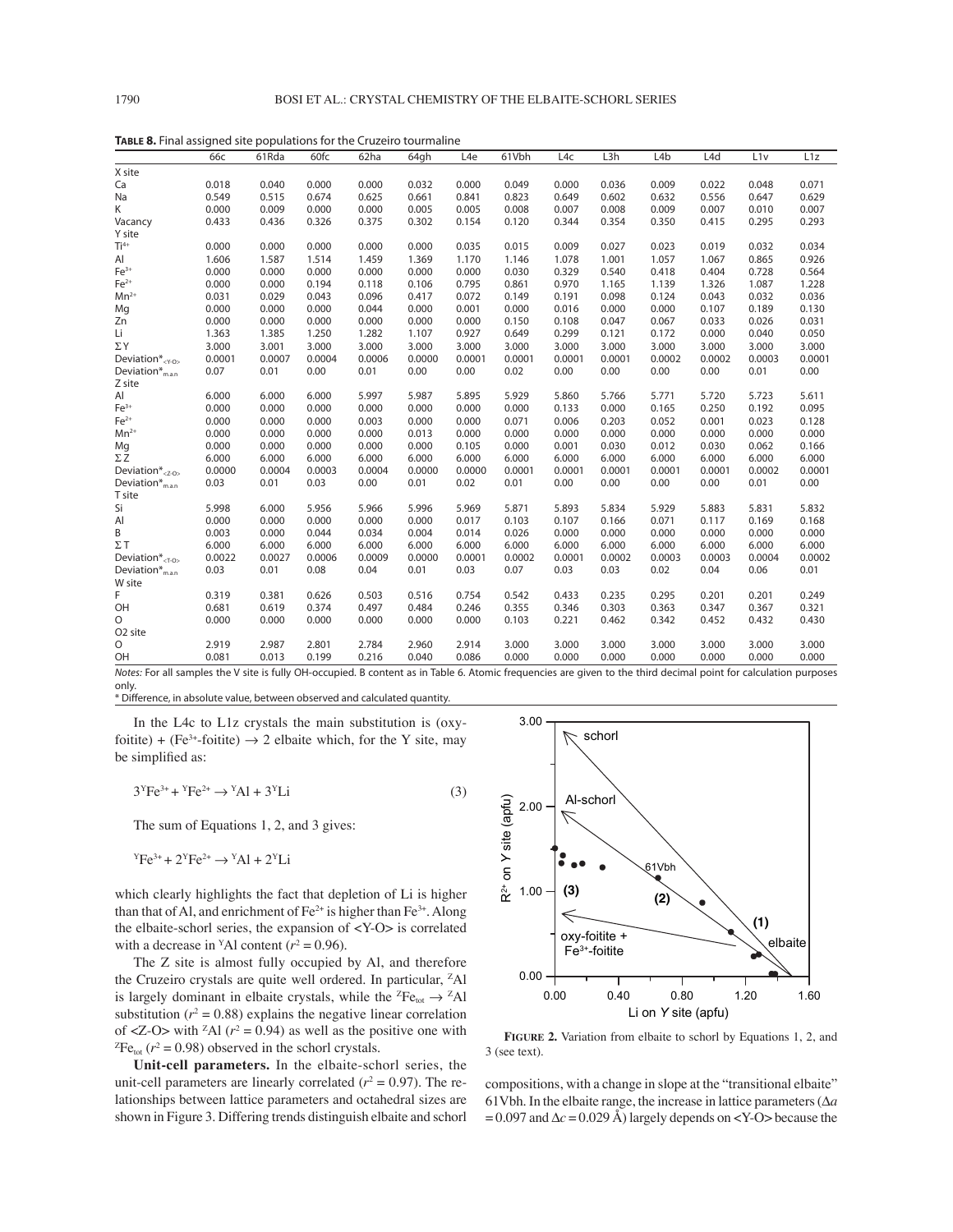

**FIGURE 3.** Variation of lattice parameters with octahedral sizes. (**a**) *a* vs. <Y-O>; (**b**) *c* vs. <Y-O>; (**c**) *a* vs. <Z-O>, and (**d**) *c* vs. <Z-O>.

substitution  $3^{y}Fe^{2+} \rightarrow 1.5^{y}Al + 1.5^{y}Li$  allows large cations to be incorporated, with a net cation radius increase of 0.13 Å, which explains the observed slope. In the same range, <Z-O> changes are very limited, due to nearly constant<sup> $z$ </sup>Al content. Instead, in the schorl range, lattice parameters mainly increase ( $\Delta a = 0.056$ ) and  $\Delta c = 0.030$  Å) as a function of <Z-O> rather than <Y-O>. In fact, <sup>Z</sup>Fe<sub>tot</sub>  $\rightarrow$  <sup>Z</sup>Al substitution results in a net cation radius increase of 0.19 Å, whereas the substitution  $3^{y}Fe^{3+} + {}^{y}Fe^{2+} \rightarrow$  $Y\text{Al} + 3Y\text{Li}$  gives the smallest increase (0.02 Å).

In conclusion, in the elbaite compositional range lattice parameters are functions of <Y-O>, whereas in the schorl range they are essentially functions of <Z-O>. Notably, along the whole series, both chemical substitutions and size increase of Y are far larger than those of Z. In spite of this, lattice parameters increase with <Y-O> as much as with <Z-O>. This is due to the crucial role of the [ZO6] polyhedra, which extend along **a** and **c** to form the skeleton of the tourmaline structure. Therefore, any change in Z size affects the entire structure.

#### **ACKNOWLEDGMENTS**

The authors are grateful to M. Serracino (CNR, IGAG-Rome) who assisted during the EMP analyses, and G. Walton, who revised the English text. This research was supported by a MURST grant, and carried out within the scientific programs of the Italian CNR, IGG-Rome.

#### **REFERENCES CITED**

- Andreozzi, G.B., Ottolini, L., Lucchesi, S., Graziani, G., and Russo, U. (2000) Crystal chemistry of the axinite-group minerals: A multi-analytical approach. American Mineralogist, 85, 698-706.
- Andreozzi, G.B., Bosi, F., Graziani, G., and Lucchesi, S. (2002) Order-disorder of Al,  $Mg$ ,  $Fe^{2+}$  and  $Fe^{3+}$  and site interactions in the borosilicates axinite and tourmaline. Proceedings of 18<sup>th</sup> General Meeting of the International Mineralogical Association (Edinburgh).
- Barton, R. Jr. (1969) Refinement of the crystal structure of buergerite and the absolute orientation of tourmalines. Acta Crystallographica, B25, 1524-1533.
- Bosi, F. and Lucchesi, S. (2004) Crystal chemistry of the schorl-dravite series. European Journal of Mineralogy, 16, 335-344.
- Bosi, F., Lucchesi, S., and Reznitskii, L. (2004) Crystal chemistry of the dravitechromdravite series. European Journal of Mineralogy, 16, 345-352.
- Bosi, F., Agrosì, G., Lucchesi, S., Melchiorre G., and Scandale, E. (2005) Mntourmaline from island of Elba (Italy). I. Crystal chemistry. American Mineralogist, 10, 1661-1669.